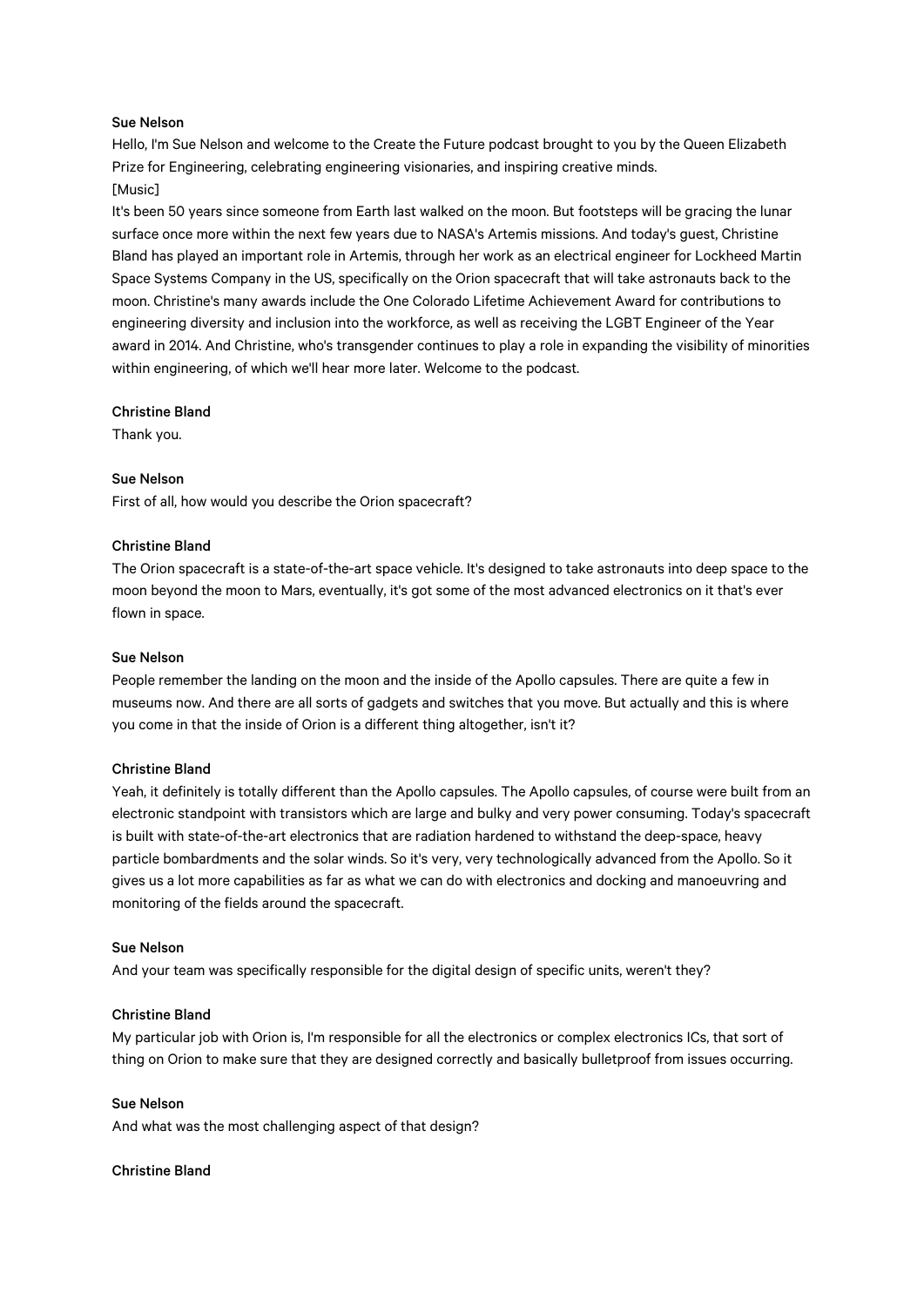Oh, there's so many I, I couldn't begin to tell you how many challenges and issues we've had to overcome over the years. I joined Orion in 2009 to lead up the design effort for the data and power units which control the power throughout the vehicle. And between 2009 and 2014. When we launched EFT 1 (exploration test flight), we had a huge number of engineering challenges to overcome. And we needed to pull this box together because it was being designed for by three different aerospace companies and trying to manage those different design teams to come up with one box in time that met our requirements for the vehicle was very challenging.

# Sue Nelson

Now I was at the launch of the Orion spacecraft test flight in December 2014. For me, it was an amazing experience, you know, a definite wow moment. But I can imagine for you, it was not so much a sort of, "oh, look at that. It's a great launch" that there were a few more emotions going on in your mind?

### Christine Bland

Oh god, yes, the 2014 launch just like I'm going to feel when we launch Artemis 1 here in a few months, was exhilarating. One of the things that I've learned through my career is on all of these deep space missions or NASA missions. There's something called delayed gratification. We work for years and years and years to build these systems, watch him go from concept to actual hardware, and then launch. During the 2014 launch, I was here in Denver at one of our facilities working one of the consoles for supporting that launch. And when that took off, it just put tears in your eyes, you know, to see years and years of hard work of you and your teammates, going into the heavens. And that particular mission. Of course, it was a short mission. But, you know, it went up through the atmosphere went through the Van Allen belt went deeper into space, and we've been in the last 50 years comes back at a high velocity and zapping down into the ocean. And the mission was such a success. Watching that whole thing was just beyond words, and being able to describe how you would feel to see your efforts being paid off so successfully. It just it's beyond words.

# Sue Nelson

It must also be you know, so nerve wracking, also to know that if something goes wrong, "I hope it's not me." Sort of feeling?

# Christine Bland

Yeah, absolutely. You know, we've all been every engineer, every technician, every everyone that's involved across the board with any of these missions, you know, it's in 30 seconds, all that work is being tested when they hit that button, and it's lifting off. And then during the mission, and I've been on the other side of that question, which is what happens when it goes wrong. And you just your heart sinks, you get this gut and you start asking yourself the question, "What did I do wrong? What possibly could the stuff I worked on, cause the anomaly or whatever it is to happen?", and you start doubting everything that you've done.

#### Sue Nelson

Do you feel that now that engineers are given a little bit more kudos and recognition for the role that they play in these missions now?

# Christine Bland

Yeah, the you know, the life of engineers have drastically changed. If you remember watching in the 50s, the engineers in the various console rooms and so forth. They all wear white shirts, black ties, black pants, shortcuts, glasses, pocket protectors, and today, they come from all walks of life, and they're much more human much more personable, and relatable. It was very male centric back in the day. And that's all you saw though there were women that were participating in what was going on, you saw that in Hidden Figures, the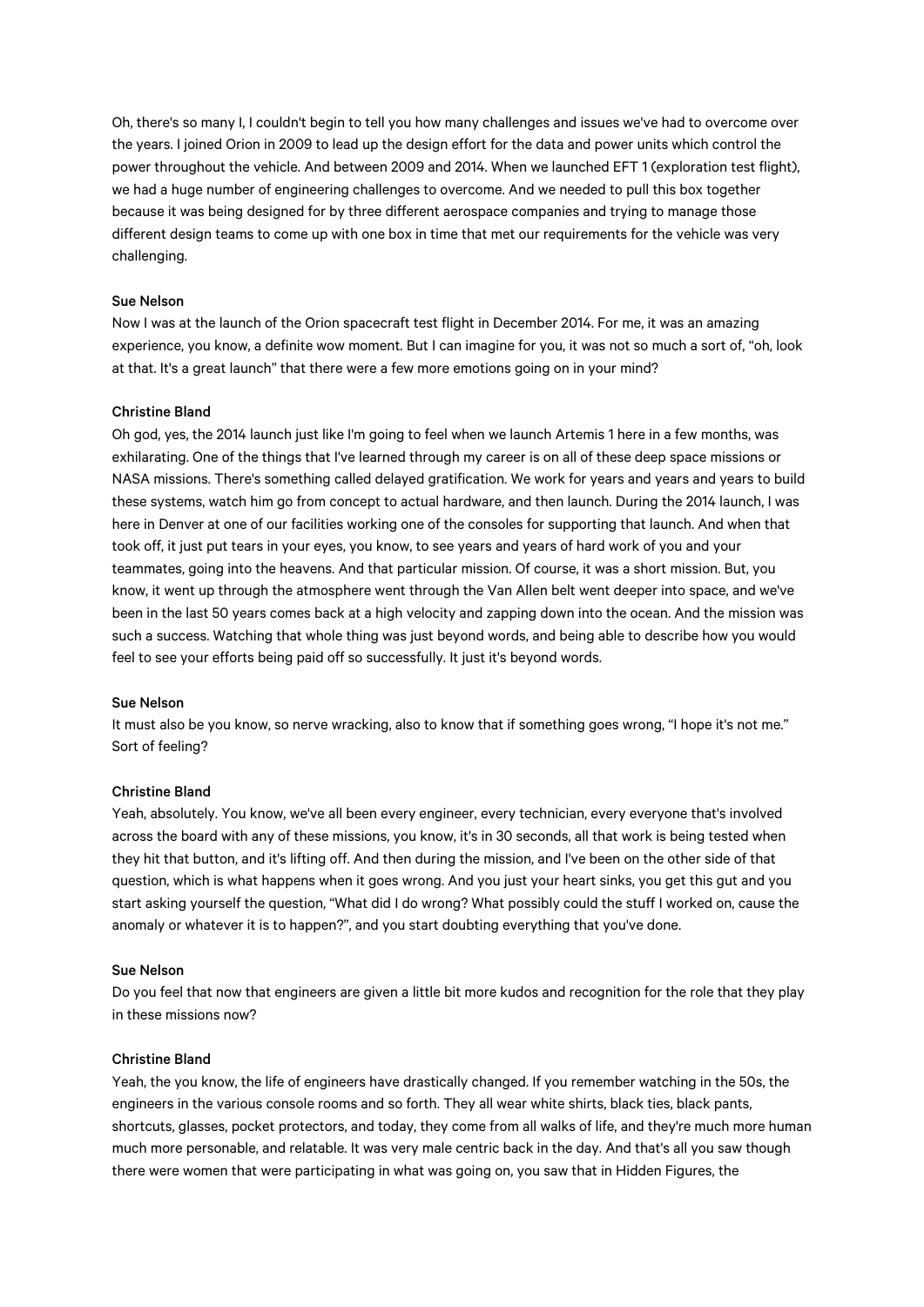documentary that was made a few years ago. And so a lot of people had a hard time relating to it. I'm glad I didn't. Because, you know, back in junior high school and high school, I knew what I wanted to do with my life. And becoming an engineer and working on NASA projects was my lifelong dream. And somehow, without really knowing how I made it work.

#### Sue Nelson

That's amazing to know what you want to do from such a young age and then achieve it.

# Christine Bland

I vaguely remember, you know, I was on a school trip on the school bus and for some reason, my mind started wondering what I wanted to do and being an engineer for the NASA programmes is what popped in and it stayed with me. That image stayed with me my entire life. And little by little, I've worked my way to achieve that goal, and I don't know what things I did to make it happen, but it happened. And from where I started out in the 50s to where I am now, nobody could have predicted I would get this point.

#### Sue Nelson

You've also been given this Snoopy pin from NASA, now quite a few people outside the States won't quite realise the significance of that. So perhaps you could explain it?

# Christine Bland

Back in the in the 50s, and so forth, the Peanuts cartoon was very into space. They made Snoopy basically a mascot. And they started giving this award called the Silver Snoopy Award to individuals that exhibited the best in the field for making sure astronauts were safe protected, that basically gave their all to make the mission successful. So I received that honour a couple of years ago, nominated through the programme manager through NASA's office and it was, you know, I was very honoured that…

# Sue Nelson

I'm not surprised.

# Christine Bland

Yeah, that's the astronauts themselves, it's given by the astronaut managers, it's people outside totally outside of your venue that's recognising the stuff that you're doing.

#### Sue Nelson

And let's face it, if anyone's going to appreciate the work of engineers on a space programme, and the beauty and the accuracy and the importance of it, it's going to be astronauts whose lives depend on it.

# Christine Bland

Absolutely. And that, to me, that was, you know, I've received a number of accolades and honours through my career. And there's a handful that are just I will treasure tremendously. You mentioned earlier, the Lifetime Achievement, Engineer of the Year Award, and the Silver Snoopy are three that I just, it just blows my mind that I've achieved those.

# Sue Nelson

Let's change astronomical bodies from the Moon to Mars, because you've done a huge amount of work relating to Mars, how did that actually begin?

### Christine Bland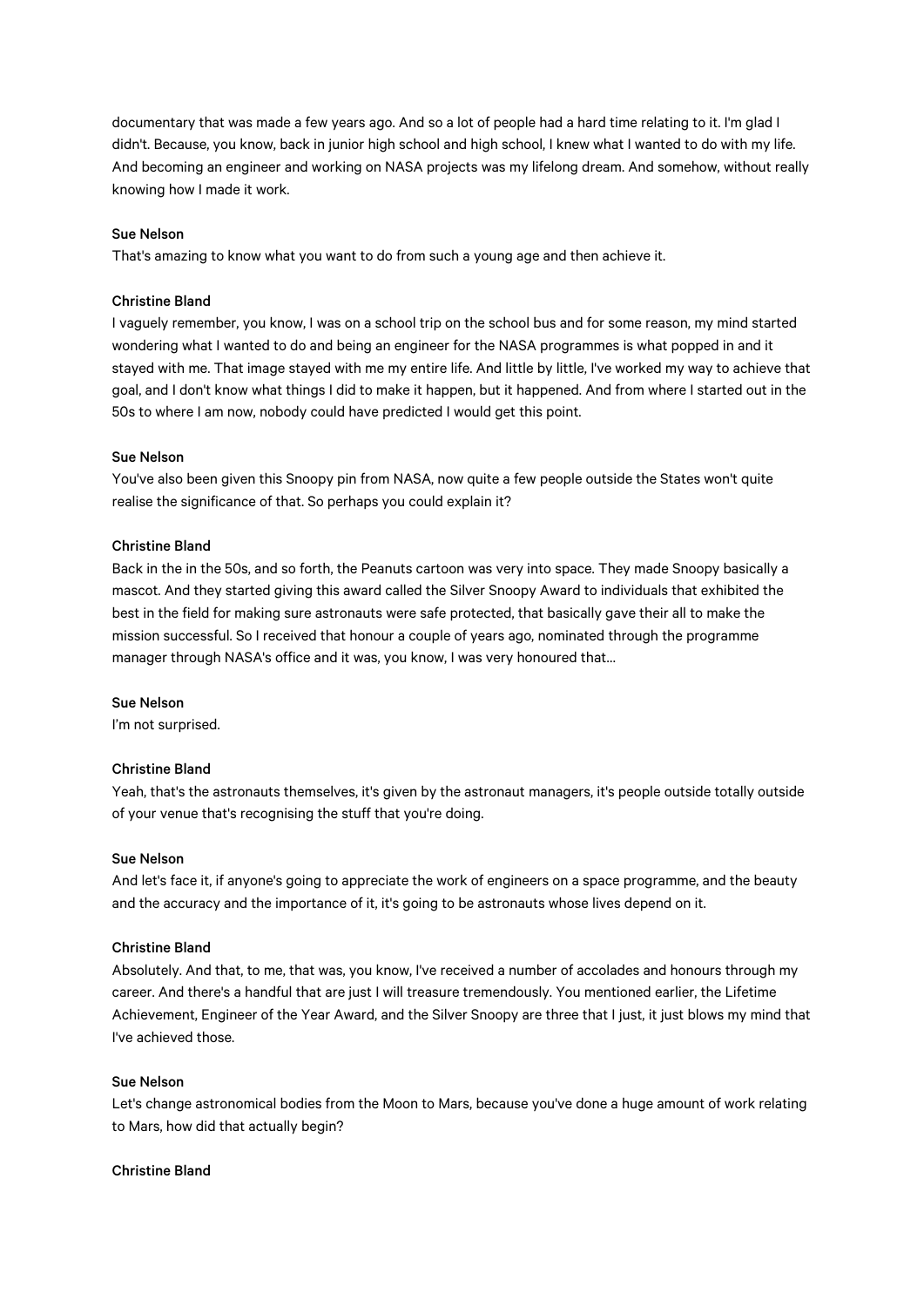You know, like a lot of things in life, I just sort of fell into my first assignment. I was brought into the team here in Denver that was working on the Mars observers, the satellites that we've sent up to Mars to grab images and science from Mars. So one by one, the programmes I worked on were successful. And so you know, by the time I switched over and started working Orion, I worked a tremendous number of deep space missions and satellites that have brought back you know, so much information and knowledge about our solar system.

#### Sue Nelson

You've designed the electronics for quite a few of the Mars Rovers, like Spirit and Opportunity?

### Christine Bland

The Spirit and Opportunity were designed by JPL. And the folks that my management and I knew at JPL brought me in to work on the power system and the system that keeps the spacecraft alive during night. Because the way the rovers would work, they collect energy and do their science during the day and they go to sleep at night. Well, they needed a system to collect that energy and watch the health during the night and then wake everybody up and say it's time to get going, guys. And so they brought me on board to do that. And it was a lot of fun. As far as I know, some of that design is still being used on the rovers, the follow-on rovers. And, you know, if it works, NASA doesn't want to, you know, why redesign something that works?

#### Sue Nelson

And It must be hard, you know, designing electronics for rovers that are millions of miles away. And you know, the power of the sun for solar arrays is much weaker at that distance. You know, is that sort of one of the main challenges that you have in terms of power supply for your electronics, or do you work around that?

#### Christine Bland

Well, you've got to make sure, you know, when that when NASA decides they're going to send a mission they specify the conditions that your electronics have to operate under, and you design it to work and you find a way to meet those requirements with the power, the weight, the functionality with the tools you've got. So it is challenging. And you sort of hinted at something that I'd like to follow up on, which is the difficulty of working with spacecraft that's a million miles away on a distant planet, or taking pictures of Jupiter or telescopes that you're not there, you can't see what's going on when something happens, you know, you've got to figure out what's going on to keep the spacecraft alive. And that is extremely difficult because all you get is some telemetry, you know, the design, you know that the characteristics of what's going on. And solving those problems to keep the mission going sometimes is very, very difficult. And we've all heard of the issues that the rovers had, but NASA overcame, you know, we've got, you know, to be an engineer today working NASA stuff, you've got to be very talented and be able to figure out things that you don't have all the pieces parts to figure it out with.

# Sue Nelson

You've already touched upon, you know, what led you towards your current job this, you know, this desire to work for NASA as an engineer as a child inspired by the Apollo missions. And, and you went on to study electrical engineering at the University of Colorado, Denver. How did you get your first job at Lockheed?

# Christine Bland

Actually, I started working for Martin Marietta that merged into Lockheed Martin at the time, some years later, but basically, I had interned at Martin Marietta, and had made connections so let them know when I was graduating, and I reached out to the engineers and the HR group and got my foot in the door. And I've been very successful ever since.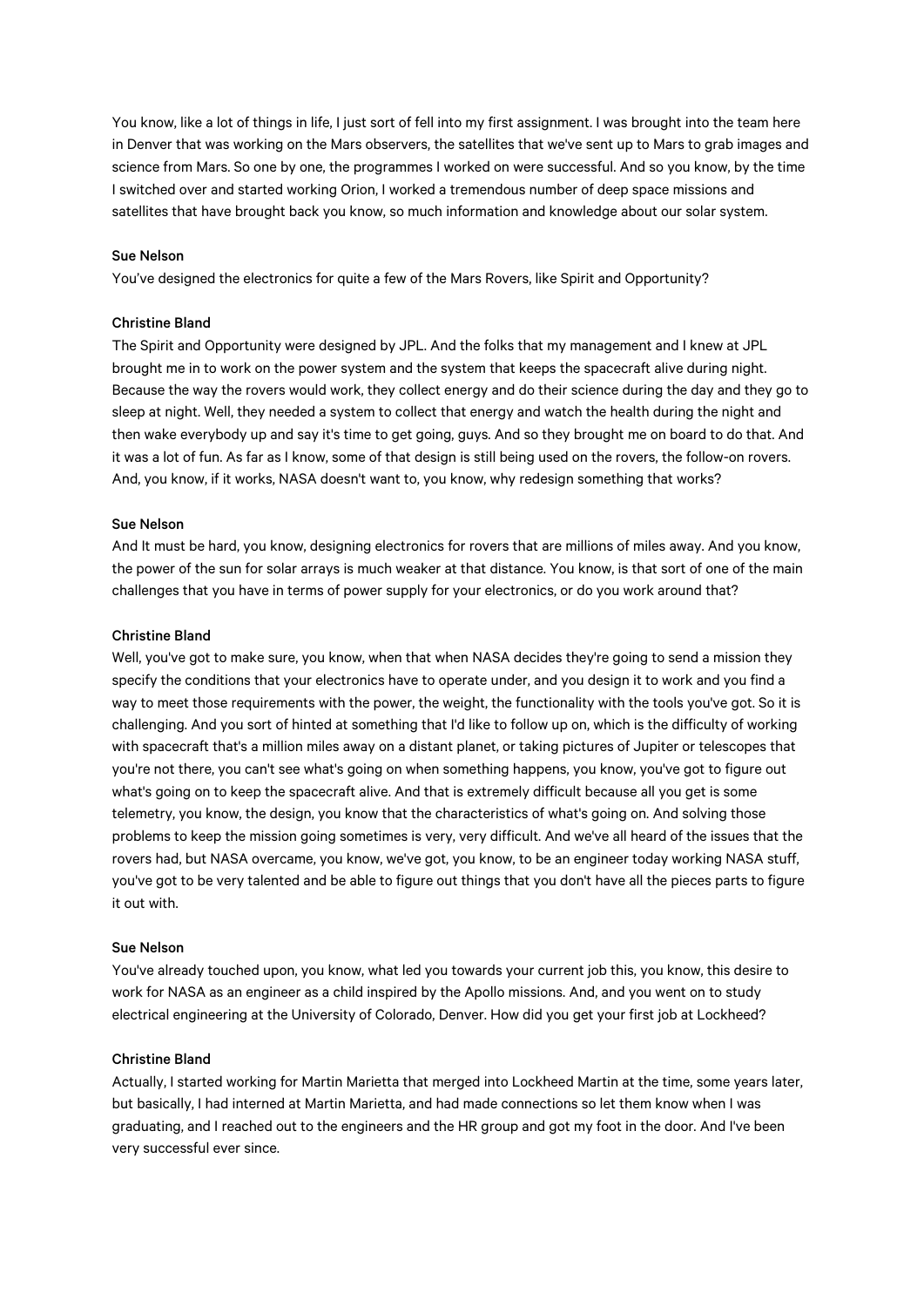## Sue Nelson

Now, while you were working at Lockheed, in 2011, you transitioned from Ricky to Christine, who you've called your true, authentic self, was it an easy thing to do?

#### Christine Bland

No, was extremely hard, leading up to the transition, coming out to my co-workers. By then I had been working in the NASA fields and become well known both inside Lockheed Martin and NASA and the suppliers that provide a lot of our electronics as Ricky a very male type person. And when I had to come out, I had to start, you know, reach out to our HR group and our managers and at the time I came out very few, if not any, individuals had come out before me, there had been some but they are far and few between. So we had to find and develop the processes and how to strategize let everybody know. At that time, a lot of engineers would change careers, they'd change locations, they disappear from their old gender and reappear somewhere else's and new gender. And I wanted to keep doing what I did. I love it so much. So we came out and we had a big meeting where we had maybe 200 people where you know, something I kept so secret my entire life was on display to all my co-workers in one moment. It was life changing, to say the least. And so we let everybody know, we called all my suppliers, we call NASA, HR and my managers to let them know that Ricky was turning into Christine. And that the Lockheed Martin programme management expected respect and, and the work not to change, you know, from Lockheed's perspective, doesn't matter if I'm male or female, it it's the work I'm doing is so critically important. It's gotta keep going and not miss a beat. If things go wrong, you cost money, it cost schedule, and, you know, could end up with loss of mission or some other really bad events, if you don't keep everybody moving at the same pace.

#### Sue Nelson

And how did your fellow engineers react?

# Christine Bland

They were very positive. They were surprised. You know, they were extremely supportive. If anybody was not supportive at that time. I didn't know about it. They didn't let me know, from my experience now, that's somewhat unusual, because there always seems to be somebody that doesn't like the fact that they're that they need to respect somebody's gender change. I'm a very personable person, I think. And that goes a long way for my success. And when people were confused or had issues, I'd take the time to listen to what they had to say and explain what was going on. And if they made a mistake with pronouns, or so forth, you know, it was easily addressed at the time and never became an issue. My life really blossomed after 2011.

# Sue Nelson

And did the fact that Lockheed Martin had a pride group, which had been founded in 1981, which is a huge amount of time ago, did that make a real difference?

#### Christine Bland

It did, I'd actually reached out to the pride organisation, in 2007, because I started getting very nervous about the fact that I was starting to wear polish on my hands and some other things that I was doing that would change my appearance, and I was getting nervous that I'd get laid off. And I had no idea what the protections were. So the pride group is who I reached out first, and they put me in touch with the HR group and the diversity inclusion. And we spent a lot of time talking through the issues and I was reassured through that chain of network that Lockheed had my back that I would not get fired that they did not expect any kind of repercussions for as I changed and went through a transition. Now it took four more years before actually transitioned. But you know, that pride group was so important because you know, if you're trans, if you're gay, if you're non binary, anybody that has fears that something's going on, to have other employees that are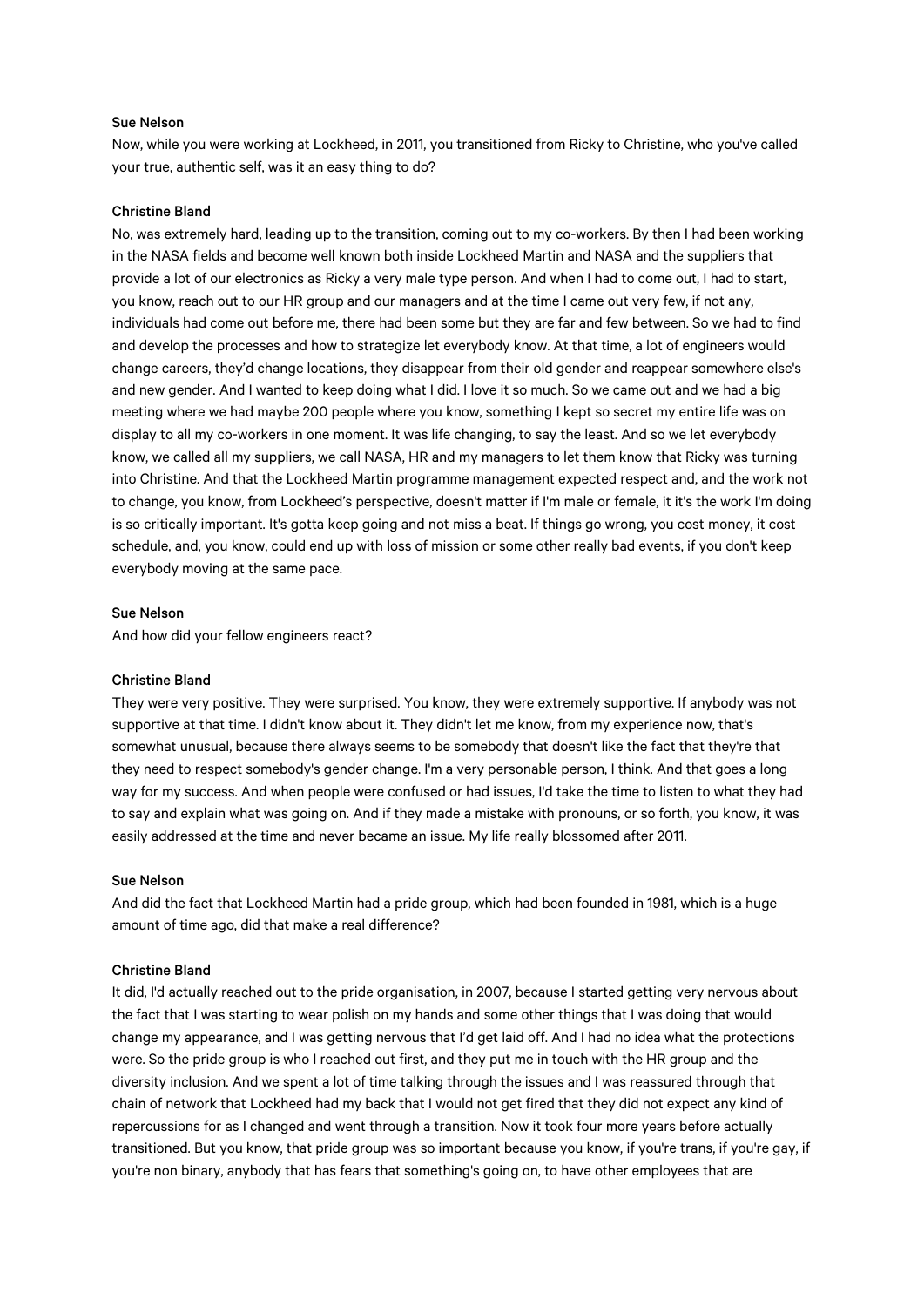supportive, that know where you came from. It is so valuable to relieve those fears and give people resources on how to address their issues. And that goes, if you're African American, if you're Asian military, any of the other LGBT Pride ERG BRG organisations out there, that they are very, very needed throughout the industry.

#### Sue Nelson

Now, you're now a leader within Lockheed Martin's pride group, and you're also a board member of Out to Innovate, which is related to the promotion of engineers, scientists and educators within STEM fields and to get more awareness of these issues. Now, it's difficult to get exact numbers, but estimates suggest that LGBT people are less represented in STEM fields. Why do you think that is?

### Christine Bland

I know that a lot of fields a lot of people that are still in the closet, if you will, are afraid that if they come out, they will lose their position, their credibility, so they just don't come out. You know, people are people. So, from my perspective, from the US, and the folks I've talked with, inside the United States, there is a lot of movement, you know, a lot of anti LGBT and especially trans feelings out there that are active in really making it difficult for people to live their lives as their true authentic self, either in a gay marriage or relationship, you know, or being trans and, and trans kids are a big focus in the US these days. And I tend to treat it as you know, people fight against change, and some of the things that the LGBT represent is change at the very fundamental perspective of our day to day lives, you pointed out that when I transitioned, all my co-workers had to change with me, they had to start to see me as female and not as male. And that lays back in the mind, of, of how we relate to each other from our very beginning as kids. And though you know, my personal experience was very positive, other folks, it isn't. It's the fear that they won't be accepted by their friends and family and co-workers. That is one of the big fears that keep people in the in the closet. And it takes time and visibility and exposure to the folks that are in the in the LGBTQ community to really make it so it's an everyday occurrence.

### Sue Nelson

And why is it important to bring what some people might consider the personal particularly, you know, a generational sort of view to things is that you sort of kept who you are separate, to work?

#### Christine Bland

And here's you touched, one of the issues is that, you know, we take a lot of things for granted, you know, a heterosexual couple that's got kids, you know, they'll have pictures on their desk, they will talk about their weekend and things that they've done, you know, if they get married or engaged, they talk about their honeymoon and so forth. And so, you know, just as human beings, we are social, we talk about these things with one another. And most folks don't even think about that when they're in the workplace. It's there. It's just such a part of who we are as human beings, and we don't think about it. But when somebody comes out as gay, and they start to show pictures of their husband, or their wife and their gay marriage, it's shocking to them. So then all of a sudden, now why are you bringing this into the workplace? Well, it's because that's who we are as human beings. We are social creatures, we share who we are our experiences, we go to ballgames we go to concerts, and if you're, if you know, and you like somebody that's gay, the fact that you're going to be around them, and they're going to have their spouses with them, and their boyfriends and girlfriends. You know, it, it's just part of being human. And some folks have a hard time with that they see it as you're sticking in my face. And it doesn't belong here. Well, it belongs wherever human beings are.

#### Sue Nelson

So this might explain why the magazine chemical engineering and news when they conducted a sort of an informal poll in 2016 of its readers, they found that 44% of LGBT respondents said that they'd felt excluded or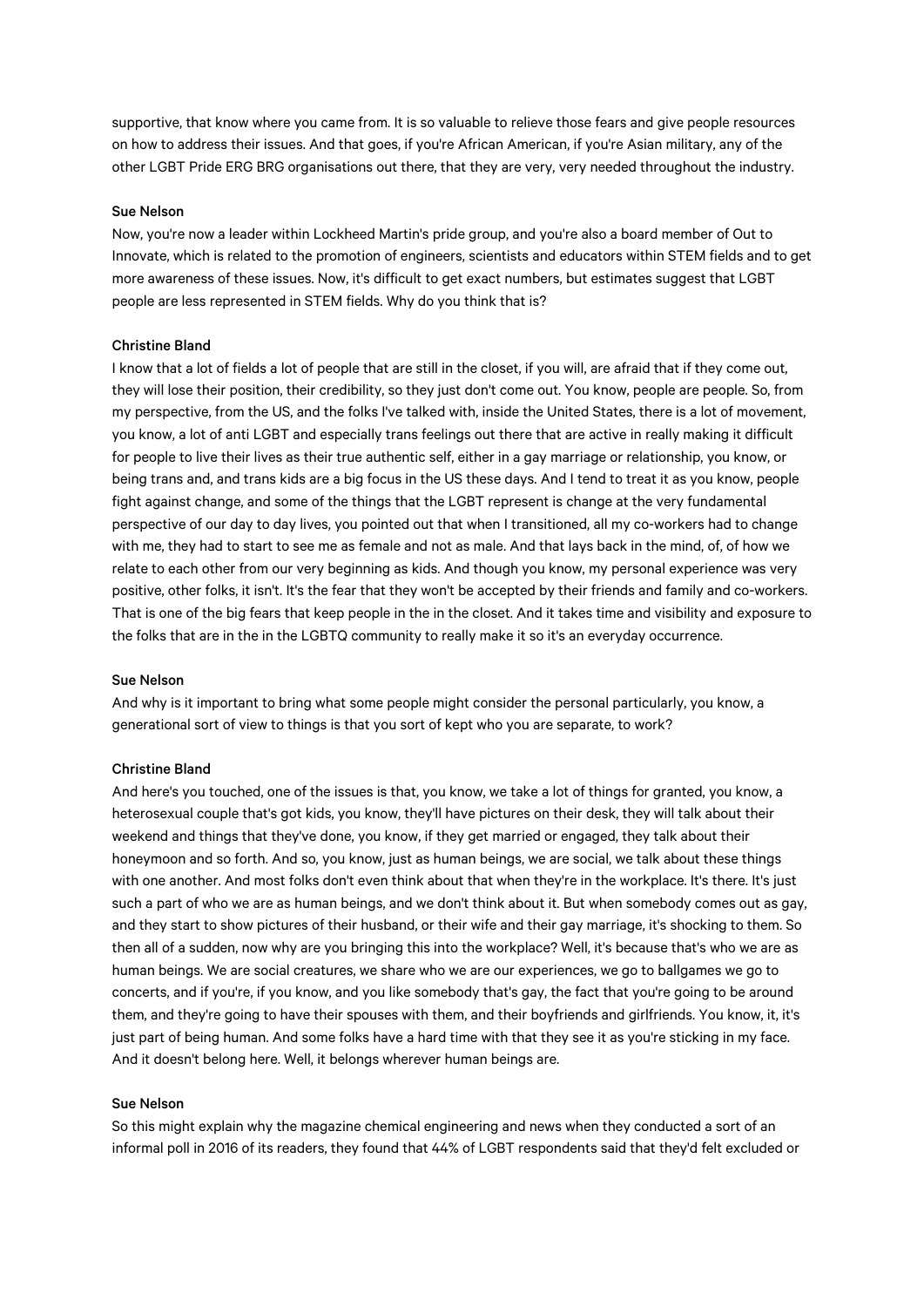intimidated or harassed at work in the course of their career. What do you wish you could tell yourself, you know, if you were going back in time, to when you finished your degree?

# Christine Bland

I would say "have courage have faith that you will get there not only as a successful engineer, but your true authentic self". I knew I was trans at age five, and I hit it all the way until I was, you know, up through my 40s and early 50s until I started realising I couldn't live that life anymore and it took me a long time to get to the point where I had the courage to come out. And I would have told myself as an engineer, that you know "have the courage to be who you are. And you would succeed. You know, have faith in yourself".

# Sue Nelson

And is this do you think why, often in any profession, the role of a mentor can make a huge difference to someone's career, particularly if there's someone who is like you. Do you think this role of mentoring is crucial for diversity and engineering?

# Christine Bland

I think that is absolutely crucial, because think about it, you're sitting there your entire life struggling with some issue or an issue, you're gay, you're bisexual, you're transgender, and you're struggling with his in your own little in your head and you're you've isolated because you know, the folks that are around you may not accept it and they may, you know, it just so much fear is caught up, having a mentor that's gone through it and can advise you on how to tackle those issues is so important. I've mentored quite a few individuals through the years. And, you know, I wish I would have had a mentor when I came out of when I came out of college or in high school for that matter, that would help me solve a lot of the issues I suffered through my life, as a result of being in that closet, a mentor would have gave me the courage and the tools I needed to overcome my fears and succeed whenever I came out.

# Sue Nelson

Well it sounds like your company, you know, played a hugely positive role in terms of your career and life. I wondered, as we come to the end of the podcast, what ground-breaking engineering innovation would you like to see, when the Queen Elizabeth Prize?

### Christine Bland

From a new technology standpoint, I would say, advances in computing technologies that we're impervious to radiation would help us because one of the things I do really believe, is that we are on the verge of just a huge industry in the space field. You know, I'm involved with it ESA stuff.

# Sue Nelson

The European Space Agency.

# Christine Bland

Yeah, they're building our service module. So I've been able to work with a lot of engineers from in Europe on that effort.

# Sue Nelson

This is the module that powers the Orion?

# Christine Bland